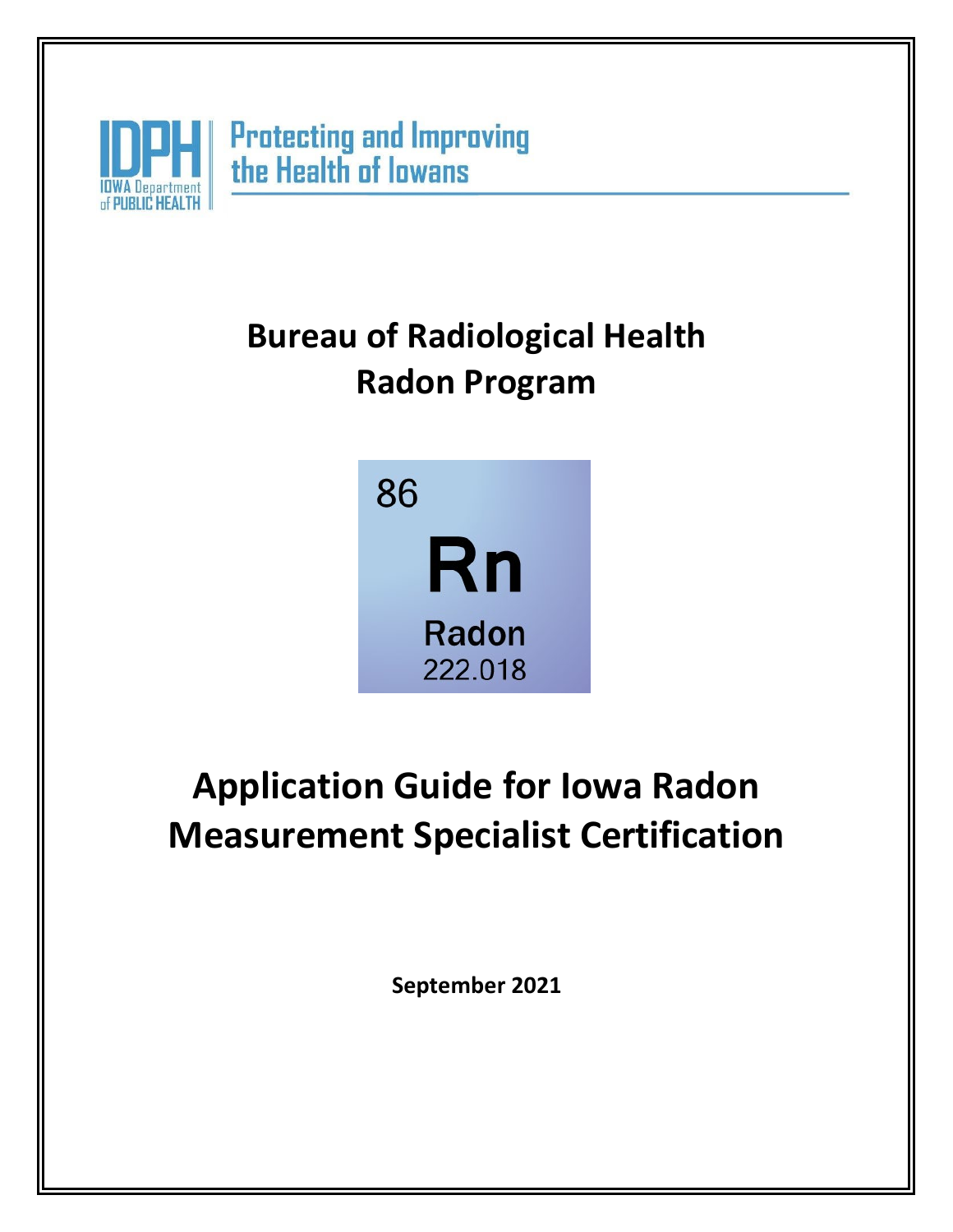### **TABLE OF CONTENTS**

| <b>Section</b> |      |                                                          | Page |
|----------------|------|----------------------------------------------------------|------|
| 1.             |      |                                                          |      |
|                | 1.1  |                                                          |      |
|                | 1.2  |                                                          |      |
|                | 1.3  |                                                          |      |
|                | 1.4  |                                                          |      |
|                | 1.5  |                                                          |      |
| 2.             |      | Required information and Documentation for Application 3 |      |
|                | 2.1  |                                                          |      |
|                | 2.2  |                                                          |      |
|                | 2.3  | Training Course Completion and Exam Verification 3       |      |
|                | 2.4  |                                                          |      |
|                | 2.5  |                                                          |      |
|                | 2.6  |                                                          |      |
|                | 2.7  |                                                          |      |
|                | 2.8  |                                                          |      |
|                | 2.9  |                                                          |      |
|                | 2.10 |                                                          |      |
| 3.             |      |                                                          |      |
|                | 3.1  |                                                          |      |
|                | 3.2  |                                                          |      |
|                | 3.3  |                                                          |      |
|                | 3.4  | Continuing Education Requirements  8                     |      |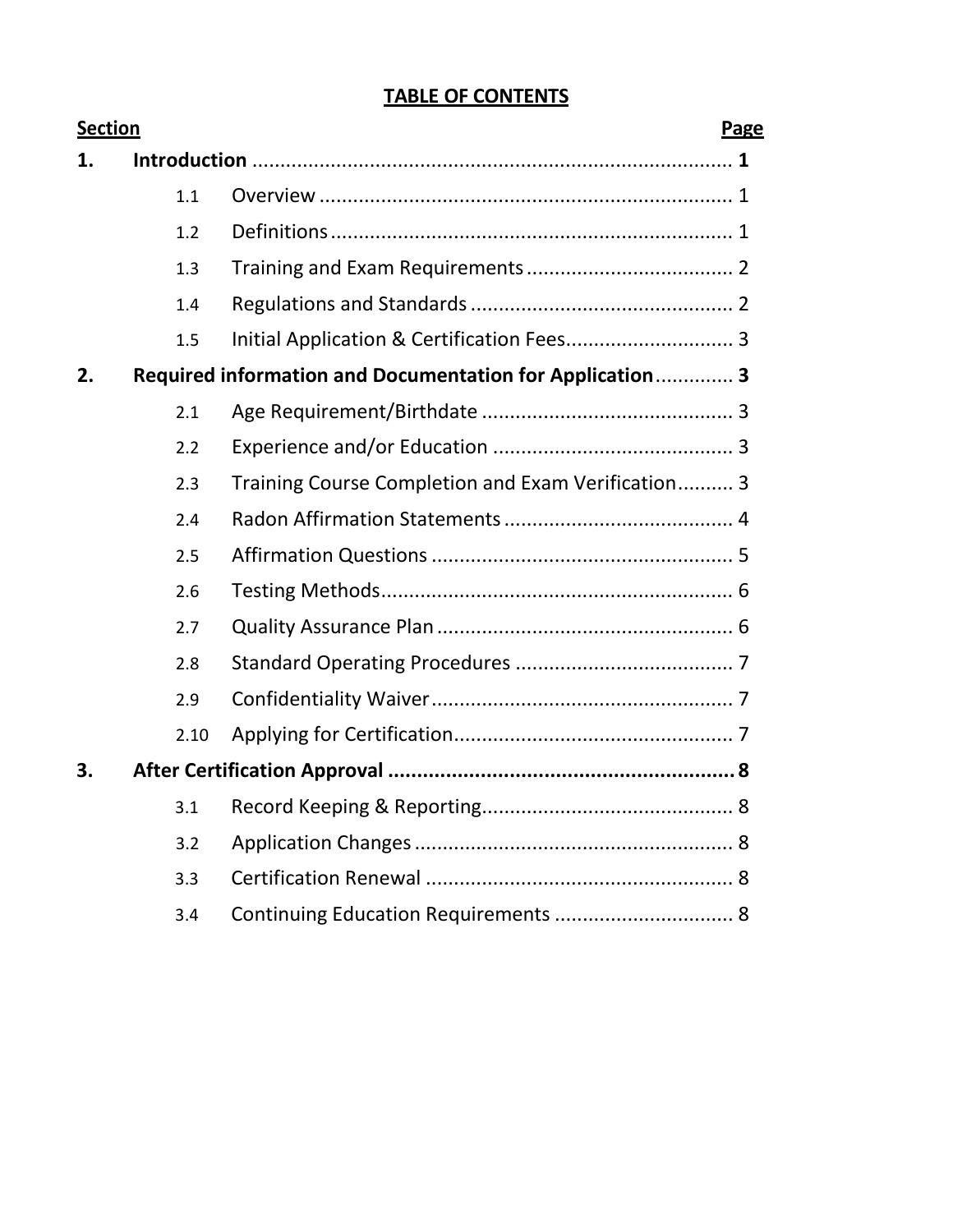## **1. Introduction**

#### <span id="page-2-0"></span>**1.1 Overview**

This guide explains the requirements and process for applying for certification for the first time as a Radon Measurement Specialist under Iowa Administrative Code (IAC) Chapter 43, MINIMUM REQUIREMENTS FOR RADON TESTING AND ANALYSIS. Authorization for this rule comes from Iowa Code 136B RADON TESTING.

In order to become certified in Iowa as a radon measurement specialist there are certain qualifications that must be met along with specific training and examination. This guide explains the qualifications you need to apply for certification like work experience and/or education. Read Section 2.2 carefully to make sure you have the necessary related work experience and/or education to qualify for certification before taking any classes or the exam.

**Under 641-43.3(136B) General Provisions** - A complete application must be filed on a form or other electronic document as prescribed by the department and shall contain complete and accurate information. A person must individually qualify under a certain set of conditions in order for the application to be acceptable. An application must show positive proof the applicant meets all of the certification requirements. You will be prompted to upload/submit, **all** of the information and supporting documents outlined in Section 2 with your completed application.

Under 641--43.4(2) in addition to the information outlined in this guide the department may require the applicant to submit supplementary statements containing additional information to enable the department to determine whether an application should be approved or denied, or whether a previously issued certification should be amended, suspended, or revoked.

This guide will also help you to prepare all the information and documentation you will need to have available when you are ready to apply for certification The IDPH Radon Program uses the division's online AMANDA licensing portal so you will need a computer with internet access, mobile devices do not work well for this program. You should have all documents ready in electronic format when you are ready begin your application process. If you cannot convert your documents to an electronic format or if you do not have access to a computer or the internet, please contact the Radon Program at (515) 281-4928. Additional information on this process can be found in Section 2.11.

#### **1.2 Definitions**

*"AARST/NRPP or NRPP"* means American Association of Radon Scientists and Technologists, National Radon Proficiency Program; [www.aarst-nrpp.com](http://www.aarst-nrpp.com/) or nrpp.info

*"ANSI"* means American National Standards Institute; [www.ansi.org](http://www.ansi.org/)

*"EPA"* means the United States Environmental Protection Agency; [www.epa.gov/radon](http://www.epa.gov/radon)

*"IAC"* means the Iowa Administrative Code

*"IDPH"* means the Iowa Department of Public Health; [www.idph.iowa.gov](http://www.idph.iowa.gov/)

*"NRSB"* means National Radon Safety Board; [www.nrsb.org](http://www.nrsb.org/)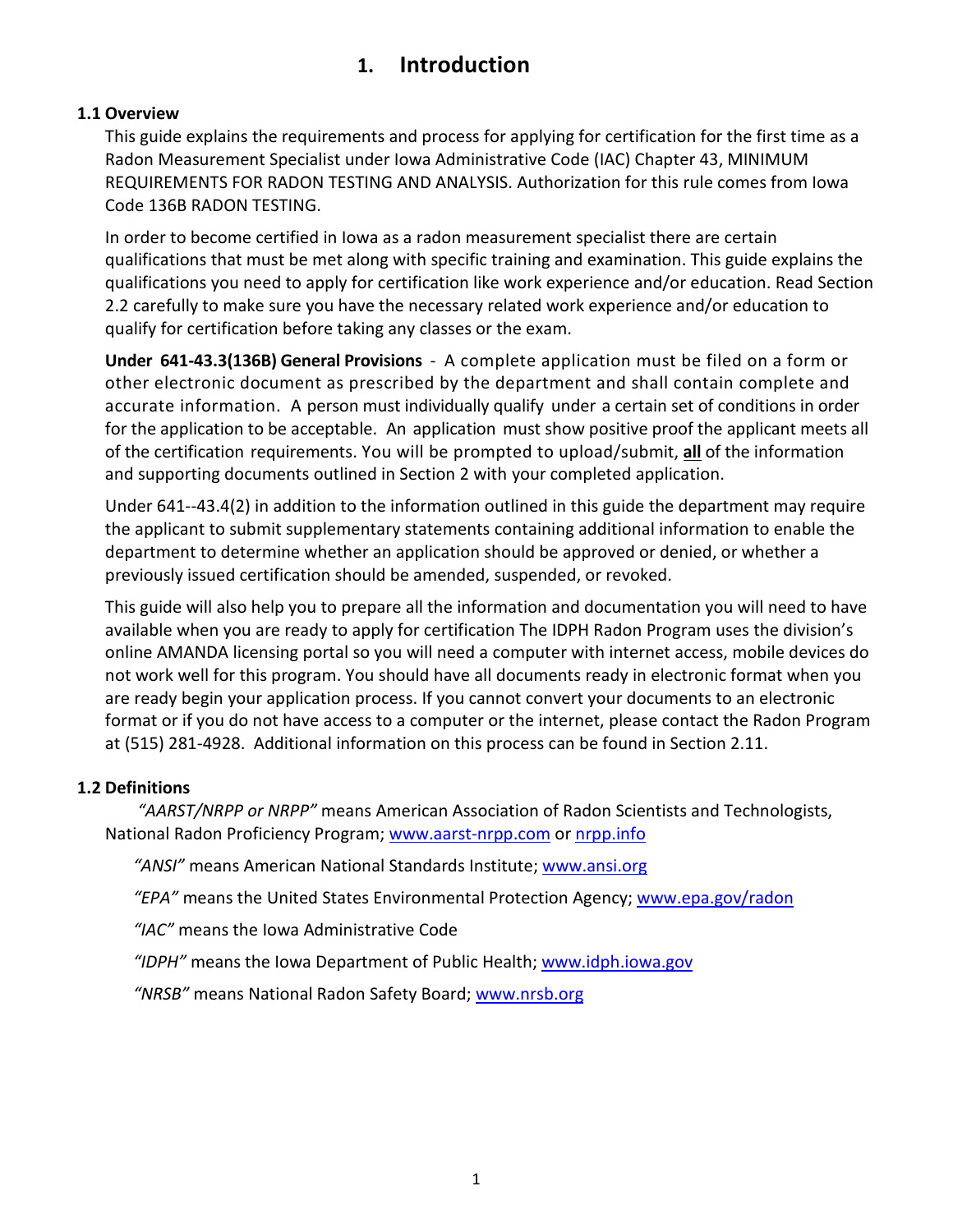#### **1.3 Training and Examination Requirements**

The department does not provide training classes or exam. To become certified as ad Iowa Radon Measurement Specialist you must complete a department approved initial radon measurement class and pass a department approved radon measurement proficiency exam which is an initial training class and proficiency exam approved and accepted for certification by either of the two national certification organizations; the American Association of Radon Scientists & Technologist/National Radon Proficiency Program (AASRT/NRPP or NRPP) or the National Radon Safety Board (NRSB). Other training classes will be approved on a case-by-case basis.

**NOTE**: Both the NRPP and NRSB also offer a measurement "technician" certification with associated training and exam. This training, typically 12 hours, and exam will not qualify you to be an Iowa Radon Measurement Specialist so make sure you enroll and complete a measurement professional/specialist initial training class and take the professional/specialist exam.

#### **1.3.1 Initial Training Course**

An initial radon measurement training courses should be a minimum of 16 hours of instruction and can be online, home study or in person. Lists of approved classes can be found at the links under section 1.3.3 below. If you wish to take in person classroom based training it is facilitated in Iowa by the Kansas State University (KSU) Engineering Extension. Iowa in person classes are normally held 2 times a year, spring and fall, and it is typically a 2 day, 8am to 5pm, class with an opportunity to take the exam after class completion. Other classroom options may also be available in surrounding states.

#### **1.3.2 Examination**

If you complete a class that does not provide an approved exam then you will need to make arrangements through either NRPP, NRSB or KSU to take an exam (the course completion exam at the end of an online course is not sufficient). Contact information for these organizations can be found below.

You must pass the measurement exam with a score of at least 70%.

#### **1.3.3 Training and Exam Providers/Facilitators**

Listings of approved training classes and information on taking an exam can be found at the following websites or by calling the number provided:

- NRPP: Approved training:<https://nrpp.info/education-training/initial-training-courses/> Exam information:<https://nrpp.info/nrpp-exams/> Phone: (828) 348-0185
- NRSB: Approved training:<http://www.nrsb.org/courses.asp> Exam:<https://www.nrsb.org/exams/exam-information/> Phone: (866) 329-3474
- Kansas State University Regional Radon Training Center: Iowa in person classes, online classes and exam sign up: [radoncourses.com](https://radoncourses.com/online) Phone: 833-723-6222.

**NOTE:** By taking the NRPP or NRSB training and certification exam you will be eligible to apply for their respective national measurement certification, however, you do not have to become certified through either of the above two organizations to get your Iowa measurement specialist certification.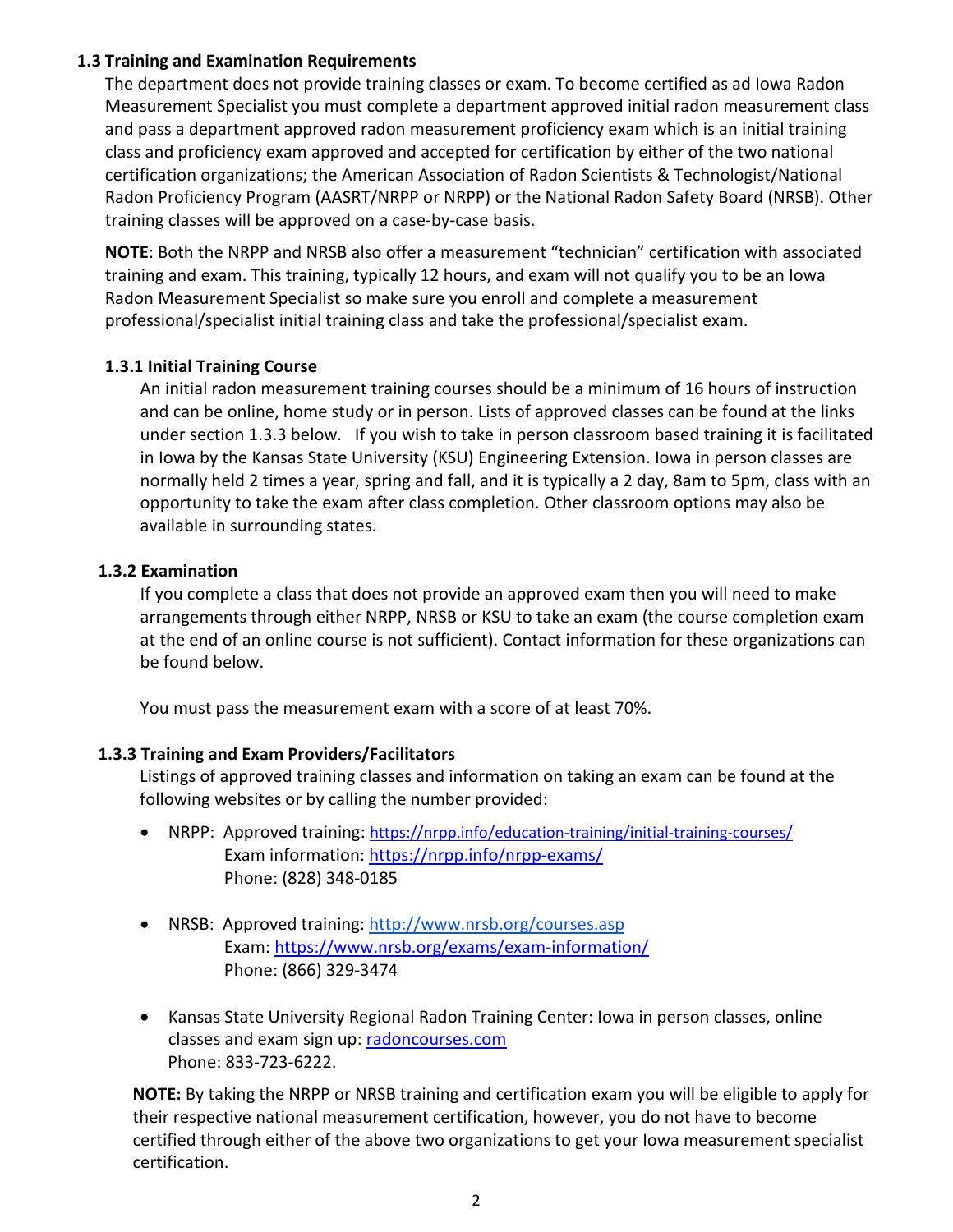#### **1.4 Regulations and Standards (IAC 641—43.4(1)** *a.* **6)**

A copy of Iowa Administrative Code 641 Chapter 43 "MINIMUM REQUIREMENTS FOR RADON TESTING AND ANALYSIS" can be found at the department's radon website: [www.idph.iowa.gov/radon.](http://www.idph.iowa.gov/radon) The website also has other useful resources.

IAC 641—43.4(1) *a.* 6 requires that an individual acknowledge that they will follow all EPA radon measurement guidelines and protocols. The current list of EPA standards of practice are those published by ANSI/AARST and can be found on the EPA Radon website at [www.epa.gov/radon/radon-standards-practice.](http://www.epa.gov/radon/radon-standards-practice)

The list currently includes the following:

- ANSI/AARST *Radon Measurement Systems Quality Assurance* (MS-QA)
- ANSI/AARST *Protocols for Measuring Radon and Radon Decay Products in Homes (*MAH)
- ANSI/AARST *Protocols for Measuring Radon and Radon Decay Products in Schools and Large Buildings* (MALB)
- ANSI/AARST *Protocol for Conducting Radon and Radon Decay Product Measurements in Multifamily Buildings* (MAMF)

These documents can be viewed for free from the above EPA website or by visiting [https://standards.aarst.org/.](https://standards.aarst.org/)

Hard copies and printable .pdf versions can be purchased from the above AARST website or from [www.ansi.org.](http://www.ansi.org/)

#### **1.5 Initial Application & Certification Fees (IAC 641--43.4(6)** *a.***)**

The following fees must be paid at time of application. These fees are non-refundable. An application will not be processed until the appropriate fees are paid.

- a. Initial application fee is \$25 for Iowa residents and \$100 for nonresidents.
- b. Certification fee is \$250.

Therefore the total initial certification fee for an Iowa resident is \$275 and nonresident is \$350.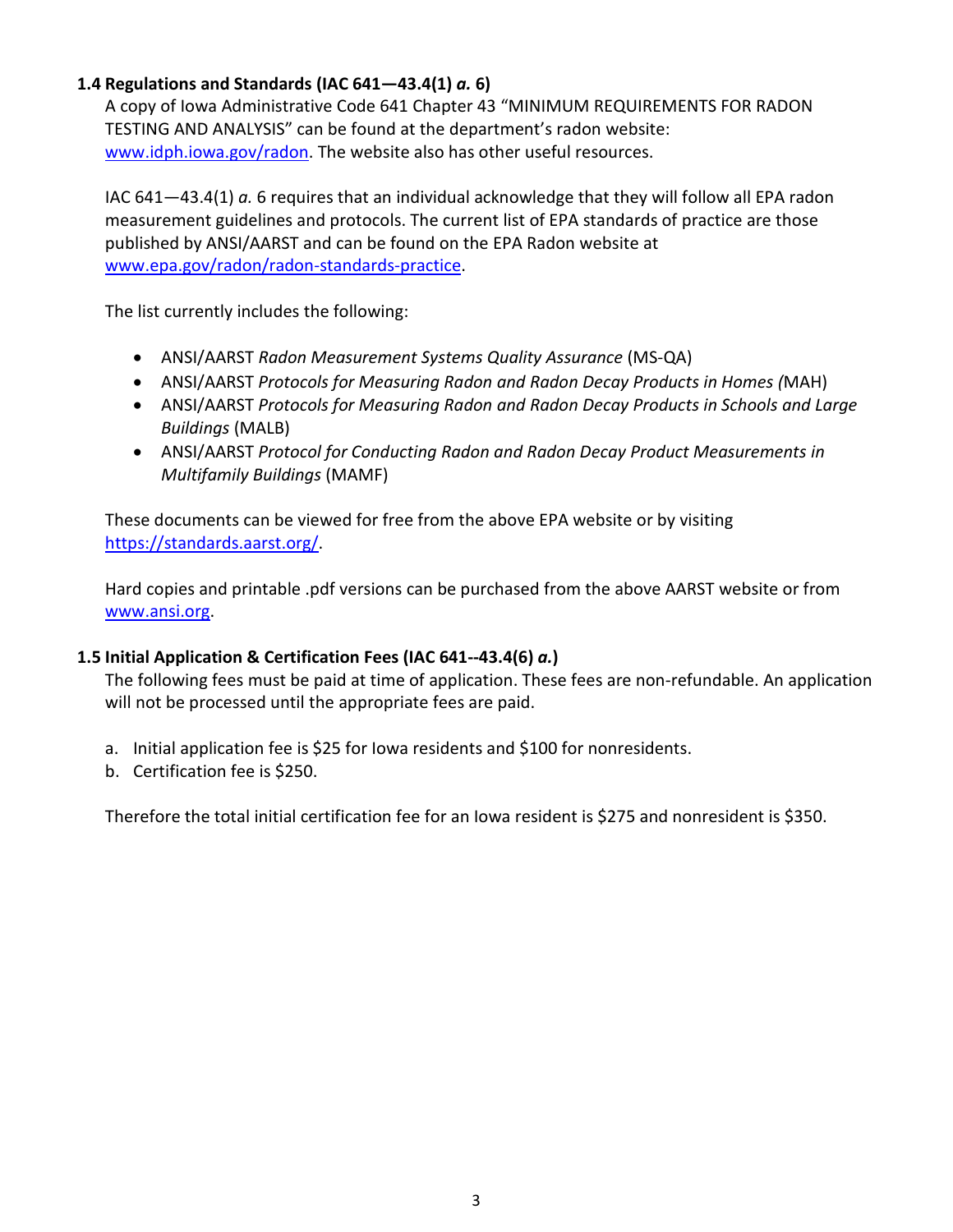## **2. Required information and Documentation for Application**

#### **2.1 Age Requirement/Birthdate (IAC 641—43.2** *a***.)**

The applicant must be at least 18 years of age to obtain credentialing. The applicant's birth date must be provided. Additional documentation proving the applicant's age may be requested.

#### **2.2 Work Experience/Education (IAC 641—43.2** *b***. & 43.4(1)** *a***. (3))**

The applicant must possess **2 years** of relevant professional work experience and/or relevant postsecondary education may be substituted for professional work experience.

- **Relevant professional work experience** includes house testing/evaluation for the presence of radon, design and installation of heating, ventilation and air-conditioning systems, design or construction of buildings, or related activities approved by the department. The following work related areas can be used to show the appropriate type of work experience, but is not all inclusive:
	- o Home Inspection
	- o Heating & Cooling (HVAC)
	- o Plumbing
	- o Remodeling
	- o Electrical
	- o Radon mitigation
- **Relevant Post-secondary education** includes universities and colleges, as well as accredited trade and vocational schools or other accredited training programs. Relevant postsecondary education includes a curriculum in architecture, engineering, building construction or the physical or natural sciences which include, chemistry, geology, physics, atmospheric sciences and biology, or other curriculum as approved by the department.

One year of post-secondary education consists of a minimum of 24 semester hours, of which at least ten hours must be in the above subject areas, or 36 quarter hours, of which at least 15 hours must be in the above subject areas.

**NOTE:** The 16 hour radon measurement course taken to satisfy the requirements for this certification do not count towards qualifying post-secondary education.

#### **a. To use work experience only:**

To meet the two-year work experience requirement the applicant must provide proof in the form of a detailed resume the following information for each employer:

- Company/employer name, address and contact information.
- dates of employment (month and year),
- the approximate amount of hours worked per week,
- A detailed description of job functions, work performed, and responsibilities.

#### **b. To use postsecondary education only:**

Provide a transcript showing 2 years of relevant postsecondary education in the areas outlined in section 2.2.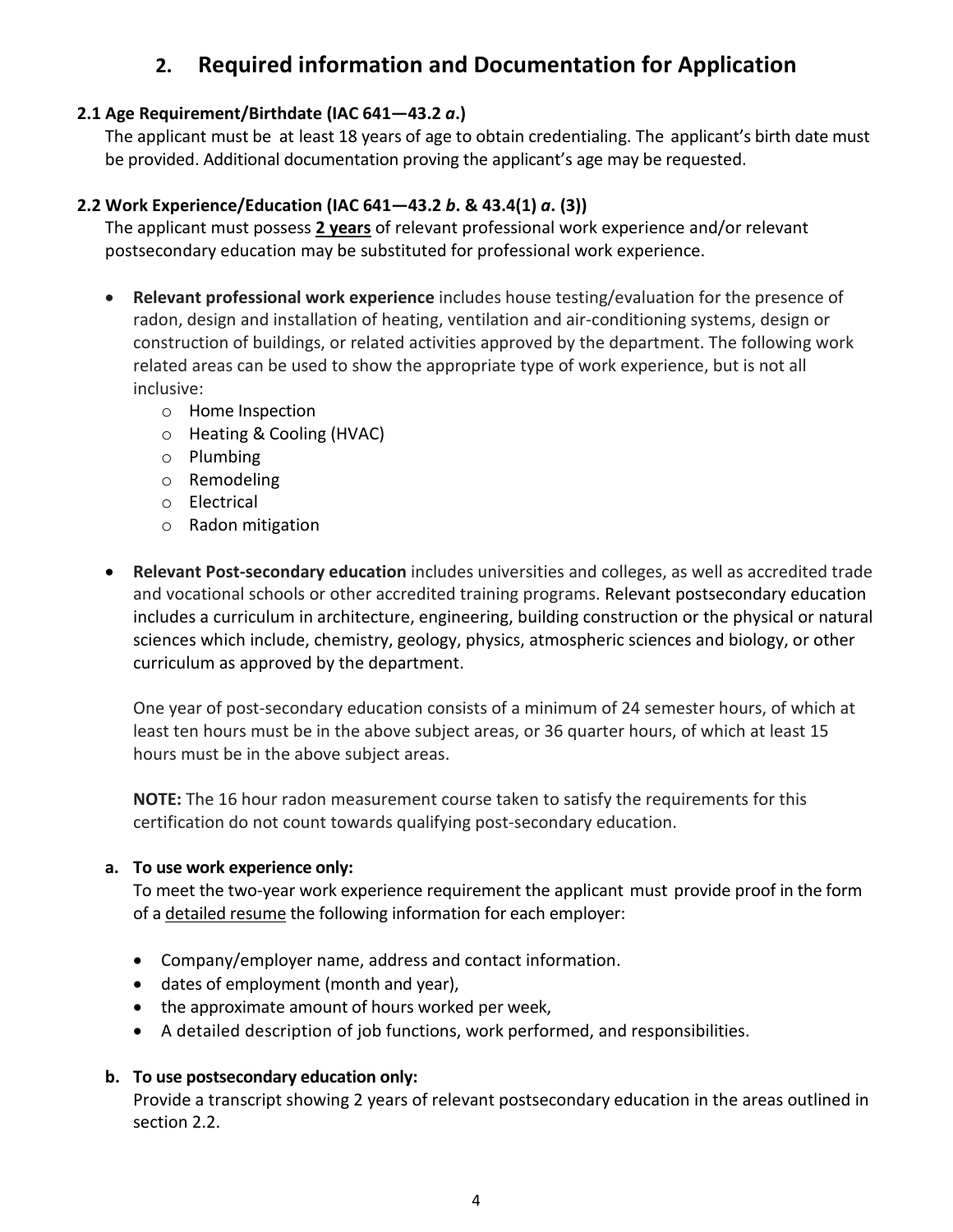#### **c. To use a combination of work experience and postsecondary education:**

If the applicant wishes to use a combination of work experience and postsecondary education to qualify the following must be provided:

- 1. A detailed resume as outlined in Item a. above for each year not covered by postsecondary education in Item 1 above.
- 2. A college transcript demonstrating postsecondary education as outlined item b. above for each year not covered by work experience in Item 2 below.

#### **2.3 Training Course Completion and Test Verification (IAC 641—43.4(1)** *a.* **(1) & (2))**

The applicant must submit/upload a copy of the following documents:

- 1) The completion certificate for an approved initial radon measurement course.
- 2) The NRPP or NRSB measurement examination completion letter showing a passing score of at least 70 percent.

#### **2.4 Radon Affirmation Statements (641—43.4(1)** *a***. (6-8))**

The applicant must acknowledge that they agree to the following (these statements will be included in the online application process):

- 1) I will submit radon test results every 30 days to the radon program within IDPH. The radon test results will be submitted on a form provided and in a manner approved by the department.
- 2) I will keep all records for a minimum of 5 years after a radon test is completed.
- 3) I will submit any changes in procedures within 14 days to IDPH.
- 4) I will acquire at least 8 hours of continuing education credits every two years before certification is renewed and provided the required documentation of completion.
- 5) I will ensure that no one except the certified person named on the application will perform (place and pick-up) any radon tests using the approved method and equipment for which I am approved for in Iowa, and all EPA and Department radon measurement guidelines and protocols as listed in EPA's referenced Standards of Practice will be followed.

#### **2.5 Affirmation Questions**

The following questions are required to be answered as part of the application process and are included in online application. If a "Yes" answer is provided and additional documentation is required, please have the documentation ready for upload/submittal.

1) Do you have a medical condition, which in any way currently impairs or limits your ability to perform the duties of this profession? "Medical condition" means any physiological, mental, or psychological condition, impairment, or disorder, including drug addiction and alcoholism.

*If yes, provide a description of your condition and submit a letter from a physician stating how your condition will affect your ability to perform the duties of this profession.*

2) Have you, within the past 5 years, engaged in the illegal or improper use of drugs or other chemical substances?

*If yes, provide a statement and a copy of relevant documentation including records from a physician or treatment program.*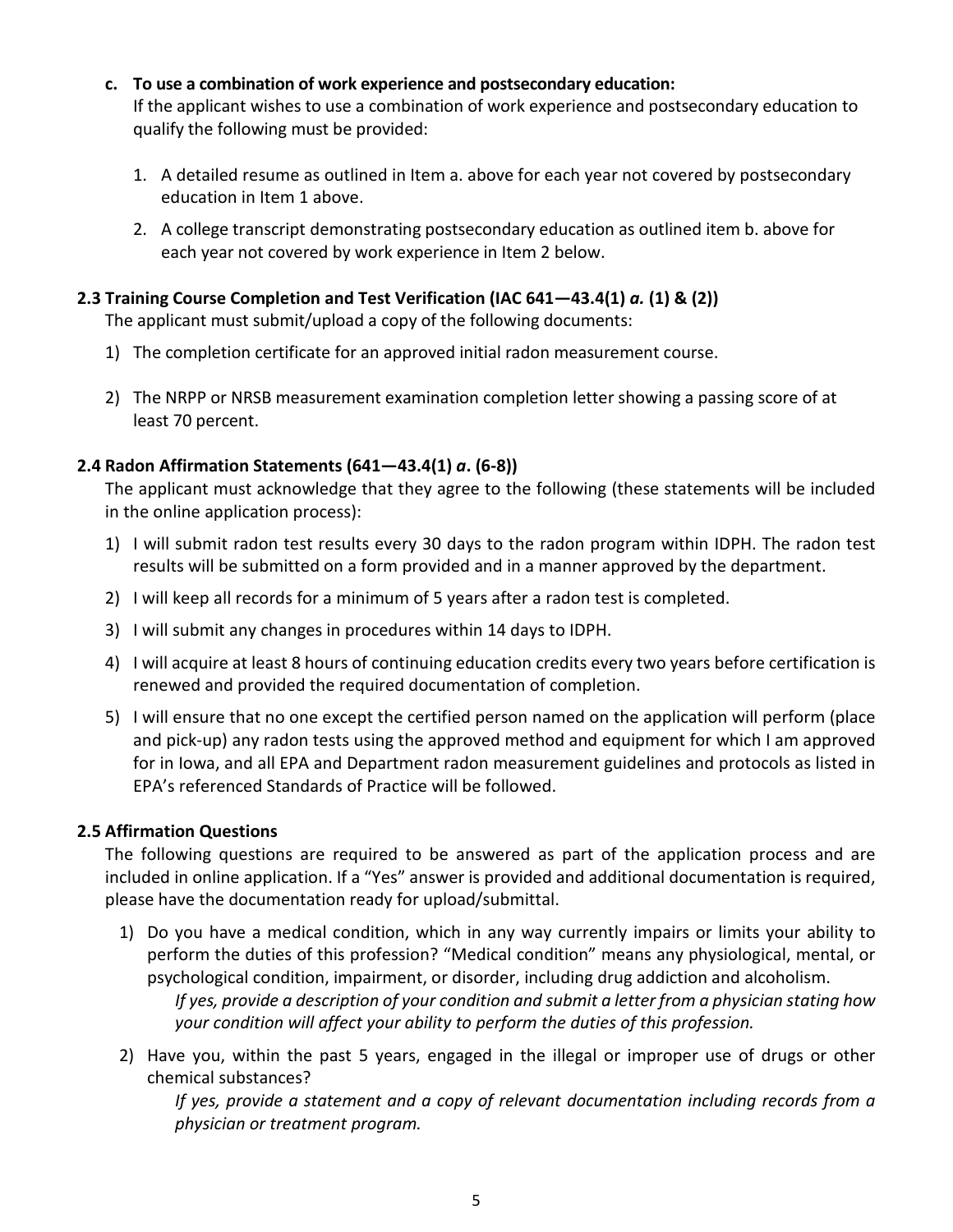3) Have you ever been convicted of a misdemeanor or felony crime? (You do not need to answer yes if your sole conviction or convictions are for minor traffic violations with fines under \$250). In answering this question, note that a conviction means a finding, plea, or verdict of guilt made or returned in a criminal proceeding, even if the adjudication of guilt is deferred, withheld, or not entered. This means you must answer yes if a finding or verdict of guilt was returned against you in a criminal proceeding or if you plead guilty, entered a plea of nolo contendere, or entered an Alford plea in a criminal proceeding, even if the court expunged the matter or the court deferred judgment. You must submit the complaint and judgment of conviction for each offense.

*If yes, include the date, location, charging orders, court disposition, and current status (i.e. probation) for each charge.*

- 4) Has any state or other jurisdiction of the United States or any other nation ever limited, restricted, warned, censured, placed on probation, suspended, revoked, or otherwise disciplined a professional license, permit, registration, or certification issued to you? *If yes, include the date, location, reason, and resolution.*
- 5) Have there ever been judgments or settlements paid on your behalf as a result of a professional liability case?

*If yes, include the date, location, reason, and resolution.*

6) Have you ever had a license, permit, registration, or certification denied, suspended, revoked, or otherwise disciplined by a certification body? *If yes, provide a description of the circumstances.*

Per IAC 641--43.4(2), the department may require the applicant to submit supplementary statements containing additional information to enable the department to determine whether an application should be approved or denied, or whether a previously issued certification should be amended, suspended, or revoked.

#### **2.6 Testing Methods (IAC 641—43.2** *c***.)**

All measurement devices used must be NRPP or NRSB certified for radon and be listed on the associated website[, https://nrpp.info/devices/approved-devices/](https://nrpp.info/devices/approved-devices/) or [https://www.nrsb.org/devices/device-listings/.](https://www.nrsb.org/devices/device-listings/) For passive lab analyzed devices a list of Iowa certified labs can be found here; [http://www.idph.iowa.gov/radon/test.](http://www.idph.iowa.gov/radon/test)

You will need indicate each testing method you wish to be certified to use. Your choices are:

- Activated charcoal adsorption (CC)
- Alpha Track detector (AT)
- Continuous radon monitor (CR or CRM)
- Charcoal liquid scintillation (LS)
- Electret (EL), includes short and long term

#### **2.7 Quality Assurance/Quality Control (QA/QC) plans (641—43.4(1)** *a***. (4))**

A separate QA/QC plan for each measurement method or equipment type to be used must be submitted. A QA/QC plan shall follow the requirements outlined in the ANSI/AARST standard, *Radon Measurement Systems Quality Assurance* (MS-QA). See section 1.1 above for links to view or purchase copies of the standards. Information on how to develop an acceptable QA/QC plan or a QA/QC template may also be available from your measurement device provider or from NRPP for free or for a fee. See the Measurement and Devices Quality Assurance sections at the bottom of the ANSI/AARST Public Review Public Access website for sample forms, templates and/or other information on using the ANSI standards;<https://standards.aarst.org/public%20review/>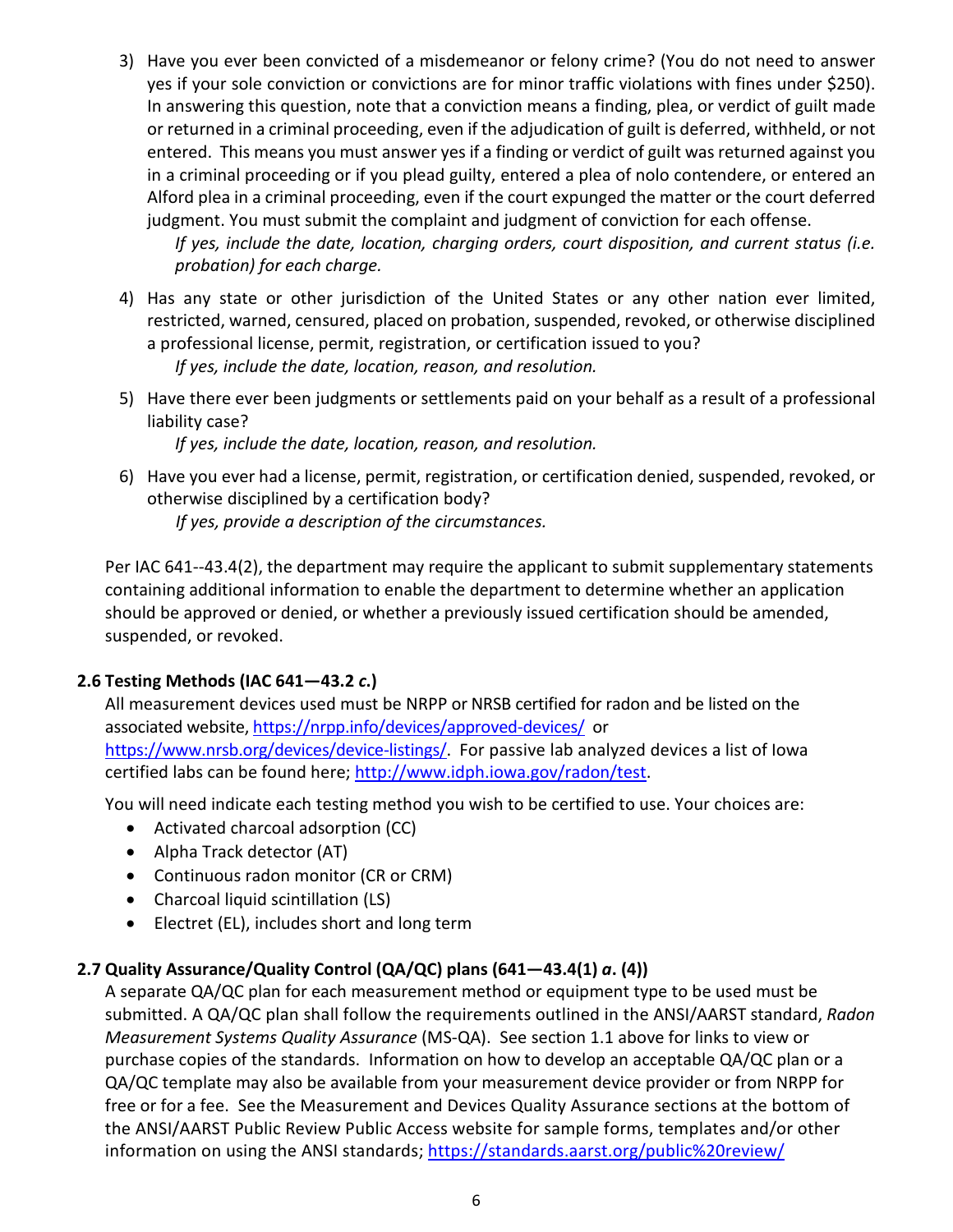**NOTE:** Passive devices used with active devices for performing duplicate QA\QC tests only, do not need a separate QA\QC or SOP plan and the results from these devices are not reported to IDPH.

Specific Iowa rule requirements for the QA\QC plan content in addition to that found in the standard includes the following:

- If passive laboratory analyzed devices such as activated charcoal detectors (CC), Alpha Track detectors (AT & UT), liquid scintillation (LS), etc. are used the names and addresses of the Iowa certified laboratories for those devices must be included in the QA\QC.
- If an active device such as a continuous radon monitor (CRM) is used the name of the manufacturer, device name and model number and a picture of the monitor must be included in the QA\QC.

**IMPORTANT NOTE: At this time most plans provided by a manufacturer or other source will typically meet the requirements specified by the department or the ANSI/AARST MS-QA. It is very important and will limit delays in the processing of your application if you carefully and thoroughly review any QA\QC template provided to you, follow directions and suggestions for content and amend it to meet the Iowa QA-QC/SOP Plan requirements, ANSI/AARST MS-QA requirements and the practices of your business.**

A QA/QC Plan template for CRMs and one for passive devices can be downloaded from the IDPH Radon website, Get Certified, Resources for applicants and certified/credentialed individuals section titled • Measurement QA/QC Plan Templates (CRM & Passive) at: [https://www.idph.iowa.gov/radon/get-certified.](https://www.idph.iowa.gov/radon/get-certified) This is a ZIP file containing both templates in MS Word format.

#### **Radon In Water Testing**

IDPH does not currently regulate/certify persons providing radon in water testing or laboratory analysis for the public, does not require a QA\QC plan to be submitted if this service is offered and do not require reporting of these results. In 2020 ANSI/AARST published the standard, *"Protocol for the Collection, Transfer and Measurement of Radon in Water"*, MW-RN-2020. This standard can be found at the same website mentioned above for the ANSI/AARST standards and is recommended that it be followed if performing radon in water testing.

#### **2.8 Standard Operating Procedures (SOPs) (641—43.4(1)** *a***. (5))**

If the below information is not included in the QA\QC then a separate Standard Operating Procedures (SOPs) document for each measurement method or equipment type must be submitted. Standard Operating Procedures must include information concerning:

- The placement and pickup of devices used,
- Who performs the tests,
- What measures will be used to ensure all tests were in conformance with EPA protocols and procedures.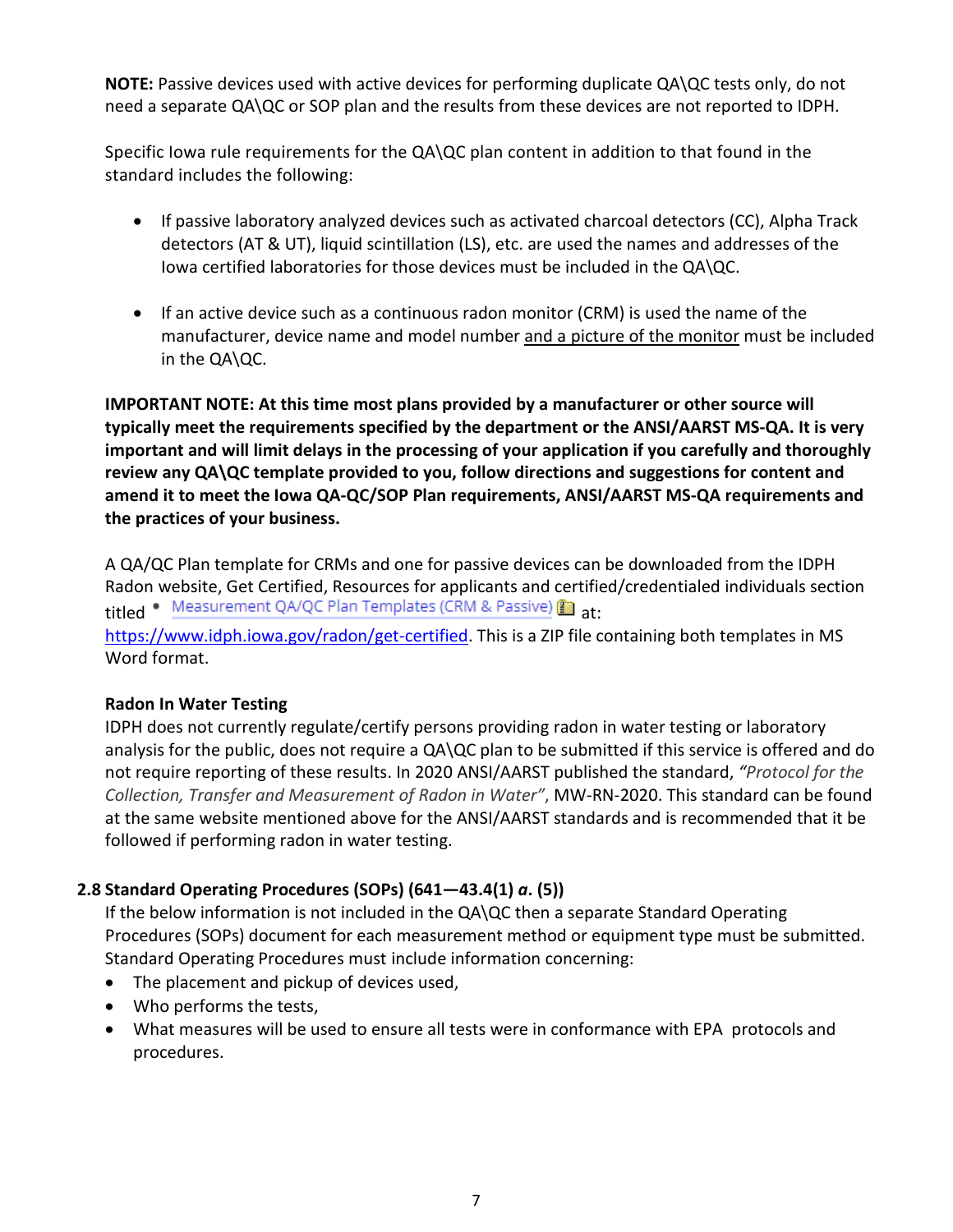#### **2.9 Confidentiality Waiver (IAC 641--43.4(1)** *a***. (9), 43.6(4) c. & Iowa Code section 136B.2 b.)**

You must submit an example of the confidentiality waiver that will be used when you are requested to release test results to person(s) other than the owner of the building being tested as described:

*A person shall not disclose to any other person, except to the department, the results of a test or the address or the name of the owner of a nonpublic building that the person tested for the presence of radon gas and radon progeny, unless the owner of the building waives, in writing, this right of confidentiality.*

*Any test results disclosed shall be results of a test performed within the five years prior to the date of the disclosure.*

#### Exemption to above:

*However, a person certified or credentialed pursuant to section 136B.1 may disclose the results of a test performed by the person for the presence of radon and radon progeny to a potential buyer of a nonpublic building when an offer to purchase has been presented by the buyer and if the potential buyer paid for the testing.*

An example waiver can be found in a downloadable ZIP file titled Measurement Waivers under the "Resources for applicants and certified individuals" section at the bottom of the page on our website at [www.idph.iowa.gov/radon/get-certified.](http://www.idph.iowa.gov/radon/get-certified)

**NOTE: An explanation of the use of this waiver should be referenced in your QA\QC or SOP plan and the waiver form included in the appendixes.**

#### **2.10 Applying for Certification**

The Radon Program within the Bureau of Radiological Health at IDPH uses an online licensing portal called AMANDA. This system will need to be used to submit your initial application for certification, submit changes to your application, complete required monthly testing activity logging and data reporting and to renew your certification.

Instructions for using the online portal can be found here: [http://www.idph.iowa.gov/regulatory](http://www.idph.iowa.gov/regulatory-programs/radon)[programs/radon.](http://www.idph.iowa.gov/regulatory-programs/radon) There will be link to the licensing portal here also. Or you can access the portal here;<https://dphregprograms.iowa.gov/PublicPortal/Iowa/IDPH/common/index.jsp>

If you do not have access to a computer or internet please call (515) 281-4928.

If approved, you will receive a wallet card via the email provided in your account, typically overnight. The card will show your certification number, RNTST#####, Expiration Date (1 year after end of the month issued), CEU Due date (2 years after end of the month issued) and list of approved test methods.

If you do not find it in your email check your SPAM folder for an email from [idph.adperehreg\\_noreply@iowa.gov,](mailto:idph.adperehreg_noreply@iowa.gov) since this is a no reply email some programs will flag it as SPAM. If found in your SPAM folder, add this email address to your safe list.

Shortly after approval you will also receive an email from program staff that includes the monthly measurement reporting instructions, reporting template and spreadsheet completion instructions. See Section 3.1.1 below for more information.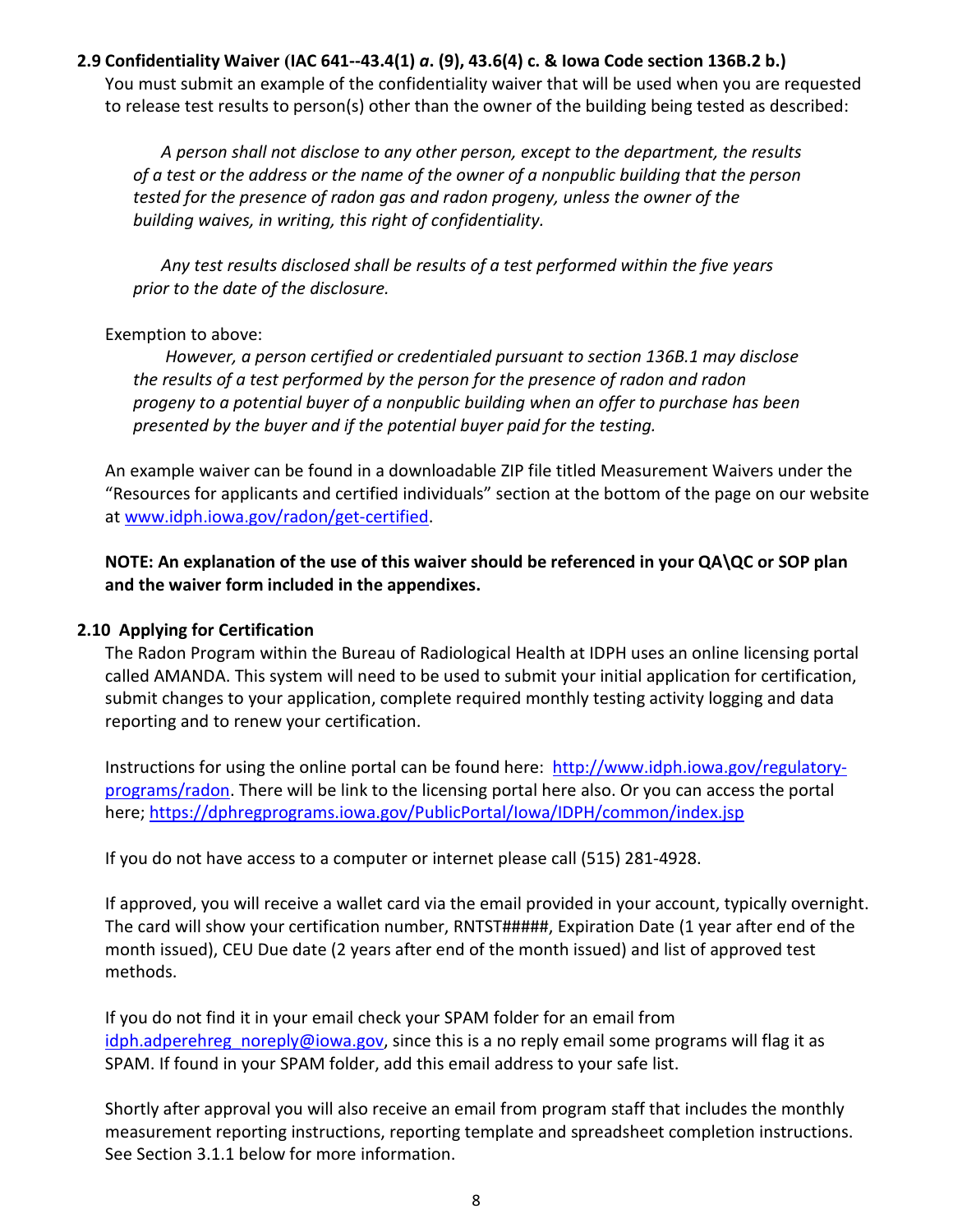## **3. After Certification Approval**

## **3.1 Record Keeping & Reporting (IAC 641—43.3(7)-(8) & 43.6(1)-(2)).**

#### **3.1.1 Radon Test Data**

As a condition of certification you are required to report radon testing activity to the department every 30 days even if no testing is done, report test data within 30 days of completion of a test and maintain testing records for a minimum of 5 years.

The following information must be recorded. Further detail scan be found in the instructions for completing the monthly reporting template:

- The address or location of the building being tested (street address, city, state & ZIP).
- The name and telephone number of the owner(s) of the building where the radon testing was conducted
- Extra information on Location of test within the floor /level being tested
- The results of any tests performed in picocuries/liter (pCi/l) or radon
- Lab # or Device Model # & Lab Test # or Device S/N
- The method used for radon testing (type of device used)
- Media tested (air, water, soil)
- The level or floor of building where the test was conducted.
- Conditions under which the testing was performed.
- The start and end date of the test.
- The purpose of the test.

Monthly logging of radon testing activity shall be performed via the AMNADA online licensing portal along with the upload of any testing data. The radon test results shall be submitted using the department provided Excel spreadsheet template. The spreadsheet along with instruction on completing the template and using the AMANDA system to report monthly testing activity will be emailed to you after approval of your certification. The template and instructions can also be downloaded at the following website under the "Resources for applicants and certified individuals" section; <https://www.idph.iowa.gov/radon/get-certified>

#### **3.1.2 Records Associated with QA\QC Plan(s) Including (ANSI/AARST MS-QA):**

- The QA-QC/SOP Plan for each measurement device to be used
- Personnel qualification and training records & logs
- QA\QC testing logs (calibrations, duplicates, blanks, spikes, etc.)
- Suggestions or complaints and corrective actions to procedures and complaints.
- Any forms used such as Chain-of- custody, tracking sheets, building investigation, noninterference agreements, closed building conditions, etc.

#### **3.1.3 Waivers**

A copy of signed confidentiality waivers should also be maintained on file.

#### **3.2 Application Changes (IAC 641—43.3(10).**

Any changes to your application such as change of employer or addition/deletions of testing method types shall be made to the department within 14 days of occurrence.

**NOTE:** Additional testing method types can be added to your certification at any time with the submission of an appropriate QA\QC plan for that method. There is no charge for this.